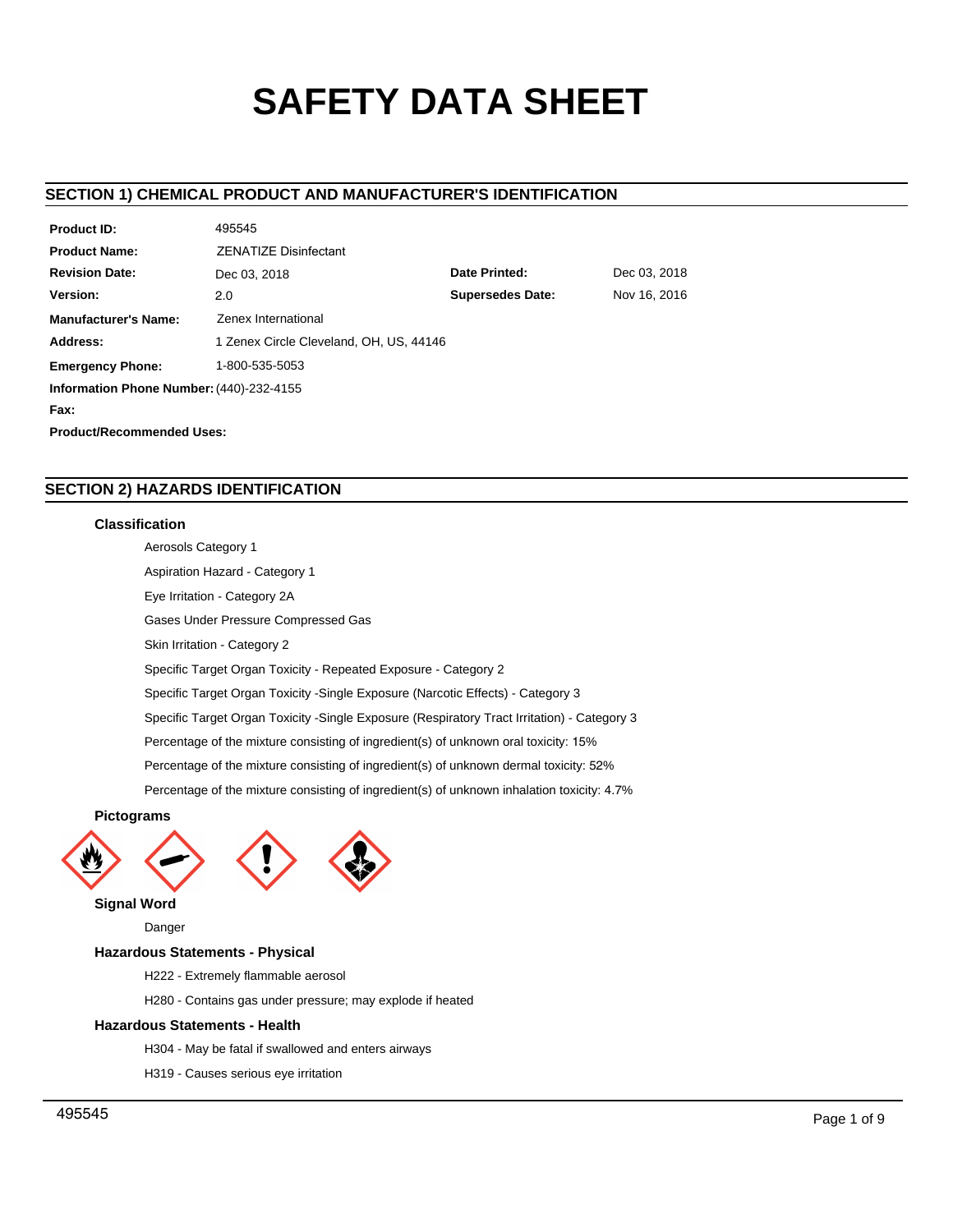- H315 Causes skin irritation
- H373 May cause damage to organs through prolonged or repeated exposure.
- H336 May cause drowsiness or dizziness
- H335 May cause respiratory irritation

#### **Precautionary Statements - General**

- P101 If medical advice is needed, have product container or label at hand.
- P102 Keep out of reach of children.
- P103 Read label before use.

#### **Precautionary Statements - Prevention**

- P210 Keep away from heat, hot surfaces, sparks, open flames and other ignition sources. No smoking.
- P211 Do not spray on an open flame or other ignition source.
- P251 Do not pierce or burn, even after use.
- P264 Wash hands thoroughly after handling.
- P280 Wear protective gloves, eye protection, and face protection.
- P260 Do not breathe mist, vapors, or spray.
- P271 Use only outdoors or in a well-ventilated area.

#### **Precautionary Statements - Response**

P314 - Get medical attention if you feel unwell.

- P301 + P310 IF SWALLOWED: Immediately call a POISON CENTER or doctor.
- P331 Do NOT induce vomiting.

P305 + P351 + P338 - IF IN EYES: Rinse cautiously with water for several minutes. Remove contact lenses, if present and easy to do. Continue rinsing.

P337 + P313 - If eye irritation persists: Get medical attention.

P302 + P352 - IF ON SKIN: Wash with plenty of soap and water.

P332 + P313 - If skin irritation occurs: Get medical attention.

P362 + P364 - Take off contaminated clothing and wash it before reuse.

P304 + P340 - IF INHALED: Remove person to fresh air and keep comfortable for breathing.

P312 - Call a POISON CENTER or doctor if you feel unwell.

# **Precautionary Statements - Storage**

P410 + P412 - Protect from sunlight. Do not expose to temperatures exceeding 50 °C/122 °F.

P403 + P405 - Store in a well-ventilated place. Store locked up.

# **Precautionary Statements - Disposal**

P501 - Dispose of contents and container in accordance with all local, regional, national and international regulations.

# **Hazards Not Otherwise Classified (HNOC)**

None known.

# **Supplementary Information**

DELAYED EFFECTS FROM LONG TERM OVEREXPOSURE. Contains solvents which can cause permanent brain and nervous system damage. Intentional misuse by deliberately concentrating and inhaling the contents can be harmful or fatal. Please refer to the SDS for additional information. Keep out of reach of children. Keep upright in a cool, dry place. Do not discard empty can in trash compactor.

# **SECTION 3) COMPOSITION, INFORMATION ON INGREDIENTS**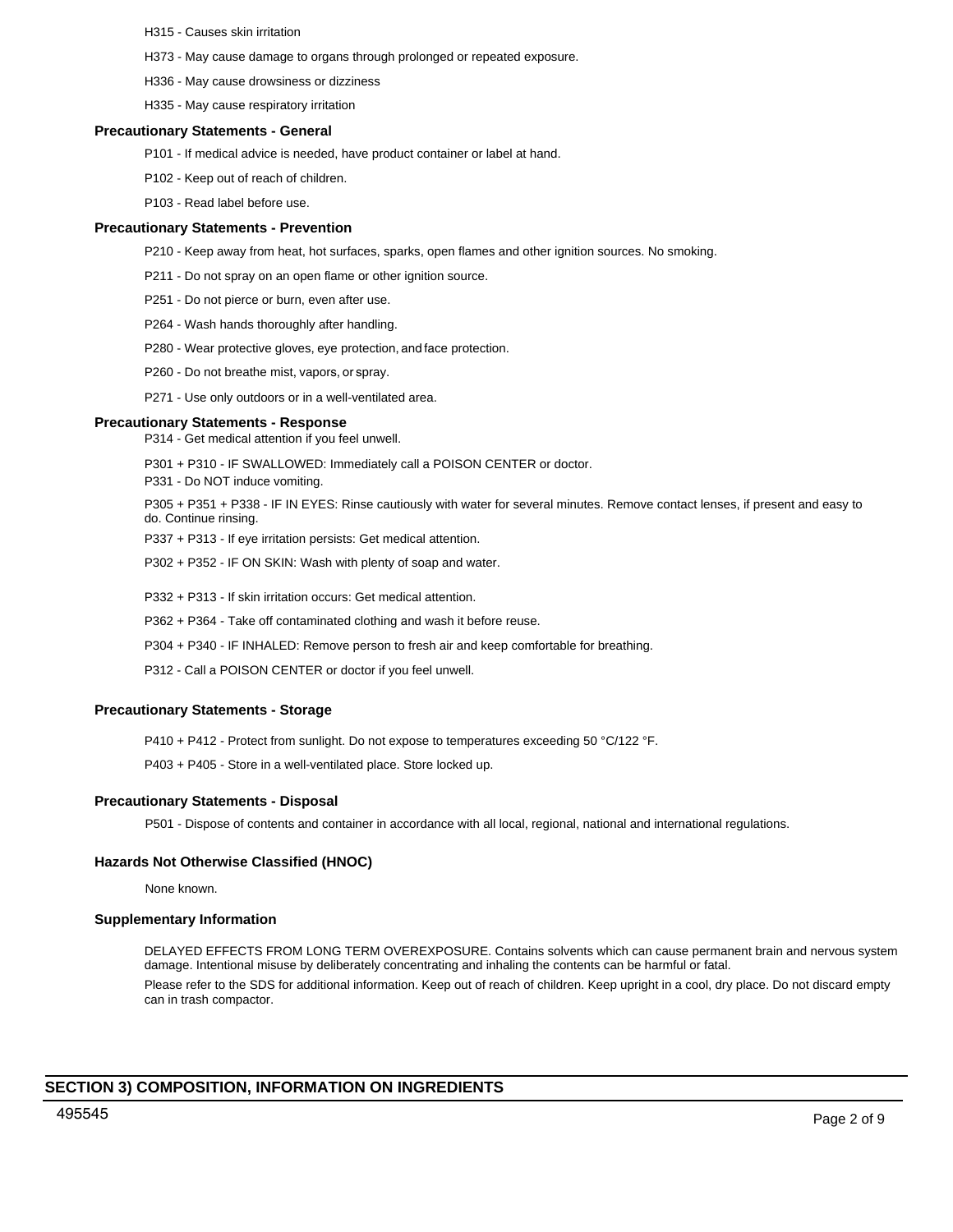| <b>CAS</b>                                                                                                                          | <b>Chemical Name</b> | % By Weight |  |  |
|-------------------------------------------------------------------------------------------------------------------------------------|----------------------|-------------|--|--|
| 0000064-17-5                                                                                                                        | ETHYL ALCOHOL        | 25% - 50%   |  |  |
| 0000106-97-8                                                                                                                        | <b>BUTANE</b>        | 10% - 25%   |  |  |
| <b>PROPANE</b><br>$1.0\% - 5\%$<br>0000074-98-6                                                                                     |                      |             |  |  |
| Specific chemical identity and/or exact percentage (concentration) of the composition has been withheld to protect confidentiality. |                      |             |  |  |

# **SECTION 4) FIRST-AID MEASURES**

**SECTION 3) COMPOSITION, INFORMATION ON INGREDIENTS**

#### **Inhalation**

Remove victim to fresh air and keep at rest in a position comfortable for breathing. If it is suspected that fumes are still present, the rescuer should wear an appropriate mask or self-contained breathing apparatus. If not breathing, if breathing is irregular or if respiratory arrest occurs, provide artificial respiration or oxygen by trained personnel. It may be dangerous to the person providing aid to give mouthto-mouth resuscitation. Get medical attention. If necessary, call a poison center or physician. If unconscious, place in recovery position and get medical attention immediately. Maintain an open airway.

# **Eye Contact**

Immediately flush eyes with plenty of water for at least 15 minutes. Remove contact lenses, if present and easy to do. Continue rinsing. Get medical attention if irritation develops and persists.

## **Skin Contact**

Flush contaminated skin with plenty of water. Remove contaminated clothing and shoes. Continue to rinse for at least 10 minutes. Get medical attention. Wash clothing before reuse.

#### **Ingestion**

Get medical attention immediately. Call a poison center or physician. Wash out mouth with water. Remove victim to fresh air and keep at rest in a position comfortable for breathing. If material has been swallowed and the exposed person is conscious, give small quantities of water to drink. Stop if the exposed person feels sick as vomiting may be dangerous. Aspiration hazard if swallowed. Can enter lungs and cause damage. Do not induce vomiting. If vomiting occurs, the head should be kept low so that vomit does not enter the lungs. Never give anything by mouth to an unconscious person. If unconscious, place in recovery position and get medical attention immediately. Maintain an open airway.

# **SECTION 5) FIRE-FIGHTING MEASURES**

#### **Suitable Extinguishing Media**

Use extinguishing media suitable for surrounding fire.

#### **Unsuitable Extinguishing Media**

None known.

## **Specific Hazards in Case of Fire**

Extremely flammable aerosol. Runoff to sewer may create fire or explosion hazard. In a fire or if heated, a pressure increase will occur and the container may burst, with the risk of a subsequent explosion. Gas may accumulate in low or confined areas or travel a considerable distance to a source of ignition and flash back, causing fire or explosion. Bursting aerosol containers may be propelled from a fire at high speed.

In fire, will decompose to carbon dioxide, carbon monoxide

#### **Fire-Fighting Procedures**

Promptly isolate the scene by removing all persons from the vicinity of the incident if there is a fire. No action shall be taken involving any personal risk or without suitable training. Move containers from fire area if this can be done without risk. Use water spray to keep fireexposed containers cool.

## **Special Protective Actions**

Wear protective pressure self-contained breathing apparatus (SCBA) and full turnout gear.

# **SECTION 6) ACCIDENTAL RELEASE MEASURES**

## **Emergency Procedure**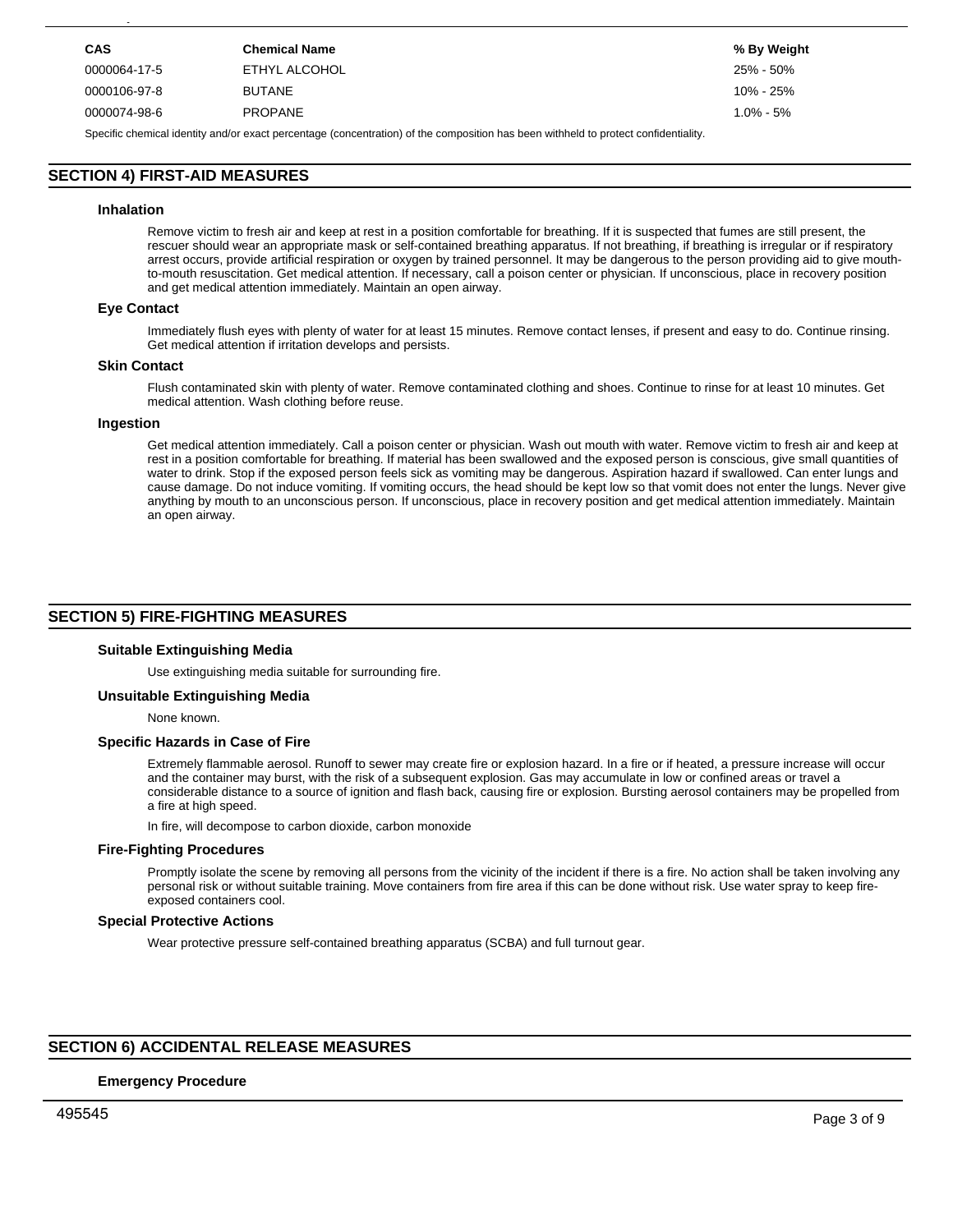**Small** spill: Stop leak if without risk. Move containers from spill area. Use spark-proof tools and explosion-proof equipment. Dilute with water and mop up if water-soluble. Alternatively, or if water-insoluble, absorb with an inert dry material and place in an appropriate waste disposal container. Dispose of via a licensed waste disposal contractor.

**Large** spill: Stop leak if without risk. Move containers from spill area. Use spark-proof tools and explosion-proof equipment. Approach release from upwind. Prevent entry into sewers, water courses, basements or confined areas. Wash spillages into an effluent treatment plant or proceed as follows. Contain and collect spillage with non-combustible, absorbent material e.g. sand, earth, vermiculite or diatomaceous earth and place in container for disposal according to local regulations (see Section 13). Dispose of via a licensed waste disposal contractor. Contaminated absorbent material may pose the same hazard as the spilled product. Note: see Section 1 for emergency contact information and Section 13 for waste disposal.

#### **Recommended Equipment**

Wear appropriate protective equipment (see Section 8).

## **Personal Precautions**

No action shall be taken involving any personal risk or without suitable training. Evacuate surrounding areas. Keep unnecessary and unprotected personnel from entering. In the case of aerosols being ruptured, care should be taken due to the rapid escape of the pressurized contents and propellant. If a large number of containers are ruptured, treat as a bulk material spillage according to the instructions in the clean-up section. Do not touch or walk through spilled material. Shut off all ignition sources. No flares, smoking or flames in hazard area. Avoid breathing vapor or mist. Provide adequate ventilation. Wear appropriate respirator when ventilation is inadequate. Put on appropriate personal protective equipment.

#### **Environmental Precautions**

Avoid dispersal of spilled material and runoff and contact with soil, waterways, drains and sewers. Inform the relevant authorities if the product has caused environmental pollution (sewers, waterways, soil or air).

# **SECTION 7) HANDLING AND STORAGE**

#### **General**

Put on appropriate personal protective equipment (see Section 8). Pressurized container: protect from sunlight and do not expose to temperatures exceeding 50°C. Do not pierce or burn, even after use. Do not breathe vapor or mist. Do not swallow. Avoid contact with eyes, skin and clothing. Avoid breathing gas. Use only with adequate ventilation. Wear appropriate respirator when ventilation is inadequate. Store and use away from heat, sparks, open flame or any other ignition source. Use explosion-proof electrical (ventilating, lighting and material handling) equipment. Use only non-sparking tools. Empty containers retain product residue and can be hazardous.

#### **Ventilation Requirements**

Use only with adequate ventilation to control air contaminants to their exposure limits. The use of local ventilation is recommended to control emissions near the source.

#### **Storage Room Requirements**

Store in accordance with local regulations. Store away from direct sunlight in a dry, cool and well-ventilated area, away from incompatible materials and food and drink. Protect from sunlight. Store locked up. Eliminate all ignition sources. Use appropriate containment to avoid environmental contamination.

# **SECTION 8) EXPOSURE CONTROLS, PERSONAL PROTECTION**

#### **Eye Protection**

Safety glasses with side shields should be used if indicated. Eye wash and safety showers in the workplace are recommended.

#### **Skin Protection**

Use solvent-resistant protective gloves for prolonged or repeated contact.

#### **Respiratory Protection**

Avoid breathing vapors. In restricted areas, use approved chemical/mechanical filters designed to remove a combination of particles and vapor. In confined areas, use an approved air line respirator or hood. A self-contained breathing apparatus is required for vapor concentrations above PEL/TLV limits.

#### **Appropriate Engineering Controls**

Ventilation should be sufficient to prevent inhalation of any vapors.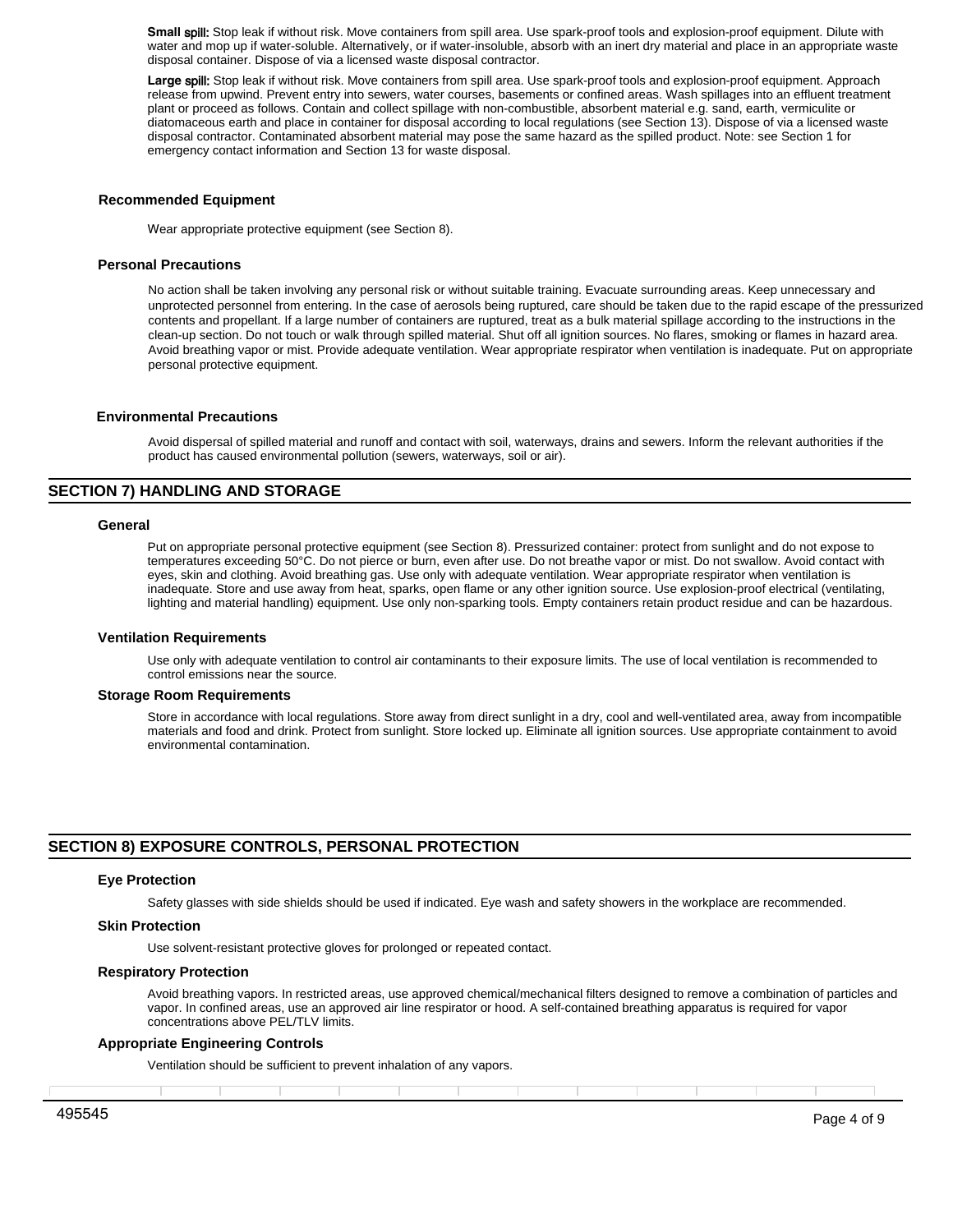| <b>Chemical Name</b> | OSHA<br>TWA<br>(ppm) | OSHA<br><b>TWA</b><br>(mg/m3) | <b>OSHA</b><br><b>STEL</b><br>(ppm) | OSHA<br>STEL<br>(mg/m3) | <b>OSHA</b><br>Tables (Z1<br>Z2, Z3 | <b>OSHA</b><br>Carcinogen | OSHA<br>Skin<br>designation | <b>NIOSH</b><br>TWA<br>(ppm) | <b>NIOSH</b><br><b>TWA</b><br>(mg/m3) | <b>NIOSH</b><br><b>STEL</b><br>(ppm) | <b>NIOSH</b><br><b>STEL</b><br>(mg/m3) | <b>NIOSH</b><br>Carcinogen |
|----------------------|----------------------|-------------------------------|-------------------------------------|-------------------------|-------------------------------------|---------------------------|-----------------------------|------------------------------|---------------------------------------|--------------------------------------|----------------------------------------|----------------------------|
| <b>BUTANE</b>        |                      |                               |                                     |                         |                                     |                           |                             | 800                          | 1900                                  |                                      |                                        |                            |
| <b>ETHYL ALCOHOL</b> | 1000                 | 1900                          |                                     |                         |                                     |                           |                             | 1000                         | 1900                                  |                                      |                                        |                            |
| <b>PROPANE</b>       | 1000                 | 1800                          |                                     |                         |                                     |                           |                             | 1000                         | 1800                                  |                                      |                                        |                            |

| <b>Chemical Name</b> | <b>ACGIH</b><br><b>TWA</b><br>(ppm) | <b>ACGIH</b><br><b>TWA</b><br>(mg/m3) | <b>ACGIH</b><br><b>STEL</b><br>(ppm)                        | <b>ACGIH</b><br><b>STEL</b><br>(mg/m3) |
|----------------------|-------------------------------------|---------------------------------------|-------------------------------------------------------------|----------------------------------------|
| <b>BUTANE</b>        |                                     |                                       | 1000 (EX)                                                   |                                        |
| ETHYL ALCOHOL        |                                     |                                       | 1000                                                        |                                        |
| <b>PROPANE</b>       |                                     |                                       | Simple<br>asphyxiant<br>(D),<br>explosion<br>hazard<br>(EX) |                                        |

# **SECTION 9) PHYSICAL AND CHEMICAL PROPERTIES**

# **Physical and Chemical Properties**

| Density                      | 6.8388 lb/gal                                    |
|------------------------------|--------------------------------------------------|
| Density VOC                  | 3.560111 lb/gal                                  |
| % VOC                        | 52.05754%                                        |
| Appearance                   | Liquid                                           |
| <b>Odor Threshold</b>        | N.A.                                             |
| <b>Odor Description</b>      | N.A.                                             |
| pH                           | 10                                               |
| <b>Water Solubility</b>      | N.A.                                             |
| Flammability                 | Flash point below 73°F/23°C                      |
| Vapor Pressure               | 101.3 kPa (760 mm Hg) [at 20°C]                  |
| <b>Flash Point</b>           | -29°C (-20.2°F) [Pensky-Martens Closed Cup]      |
| Viscosity                    | Kinematic(40°C (104°F)): <0.205 cm2/s (<20.5cSt) |
| Lower Explosion Level        | 1.9%                                             |
| <b>Upper Explosion Level</b> | 19%                                              |
| Vapor Density                | 1 [Air = 1]                                      |
| <b>Melting Point</b>         | N.A.                                             |
| <b>Freezing Point</b>        | N.A.                                             |
| Low Boiling Point            | N.A.                                             |
| High Boiling Point           | N.A.                                             |
| Decomposition Pt             | N.A.                                             |
| Auto Ignition Temp           | N.A.                                             |
| <b>Evaporation Rate</b>      | 1.6 (butyl acetate $= 1$ )                       |
|                              |                                                  |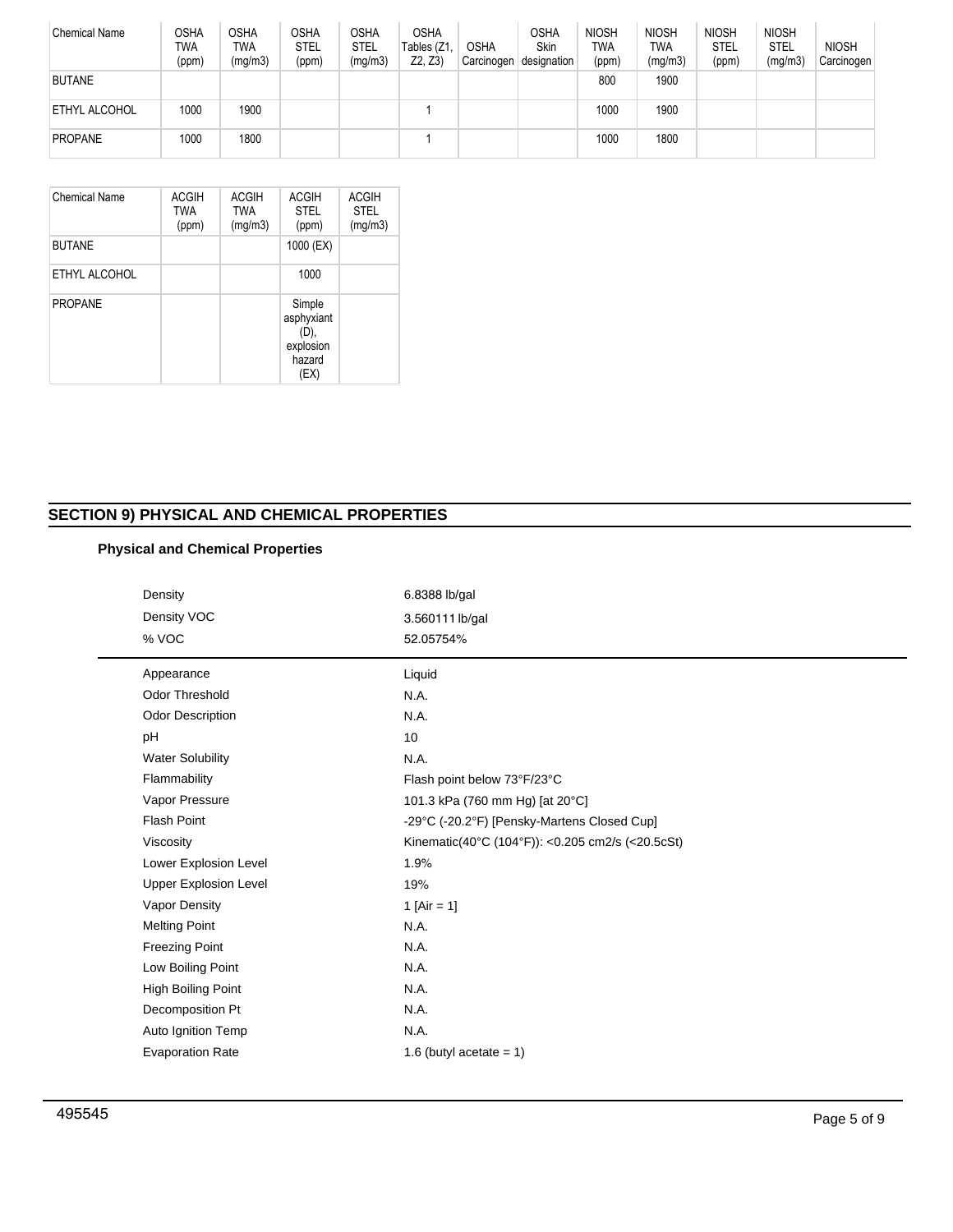# **Stability**

The product is stable under normal storage conditions.

# **Conditions to Avoid**

Keep away from heat, sparks, extreme temperature, flame, other sources of ignition and incompatible materials.

## **Incompatible Materials**

No data available.

## **Hazardous Reactions/Polymerization**

None known.

# **Hazardous Decomposition Products**

Hazardous decomposition products may include carbon dioxide, carbon monoxide, and other toxic fumes.

# **SECTION 11) TOXICOLOGICAL INFORMATION**

## **Classification of the substance or mixture**

There is no ecological data available for this product.

# **Skin Corrosion/Irritation**

Causes skin irritation

## **Serious Eye Damage/Irritation**

Causes serious eye irritation

# **Carcinogenicity**

No data available

# **Germ Cell Mutagenicity**

No data available

#### **Reproductive Toxicity**

No data available

# **Respiratory/Skin Sensitization**

No data available

# **Specific Target Organ Toxicity - Single Exposure**

May cause drowsiness or dizziness

May cause respiratory irritation

# **Specific Target Organ Toxicity - Repeated Exposure**

May cause damage to organs through prolonged or repeated exposure.

# **Aspiration Hazard**

May be fatal if swallowed and enters airways

# **Acute Toxicity**

0000064-17-5 ETHYL ALCOHOL

LC50 (mouse): Approximately 21000 ppm (4-hour exposure); cited as 39 g/m3 (4-hour exposure) (1, unconfirmed)

LD50 (oral, rat): 7060 mg/kg (41); 10600 mg/kg (41); 13660 mg/kg (37) LD50 (oral, mouse): 3450 mg/kg (1, unconfirmed) LD50 (oral, guinea pig): 5560 mg/kg (37)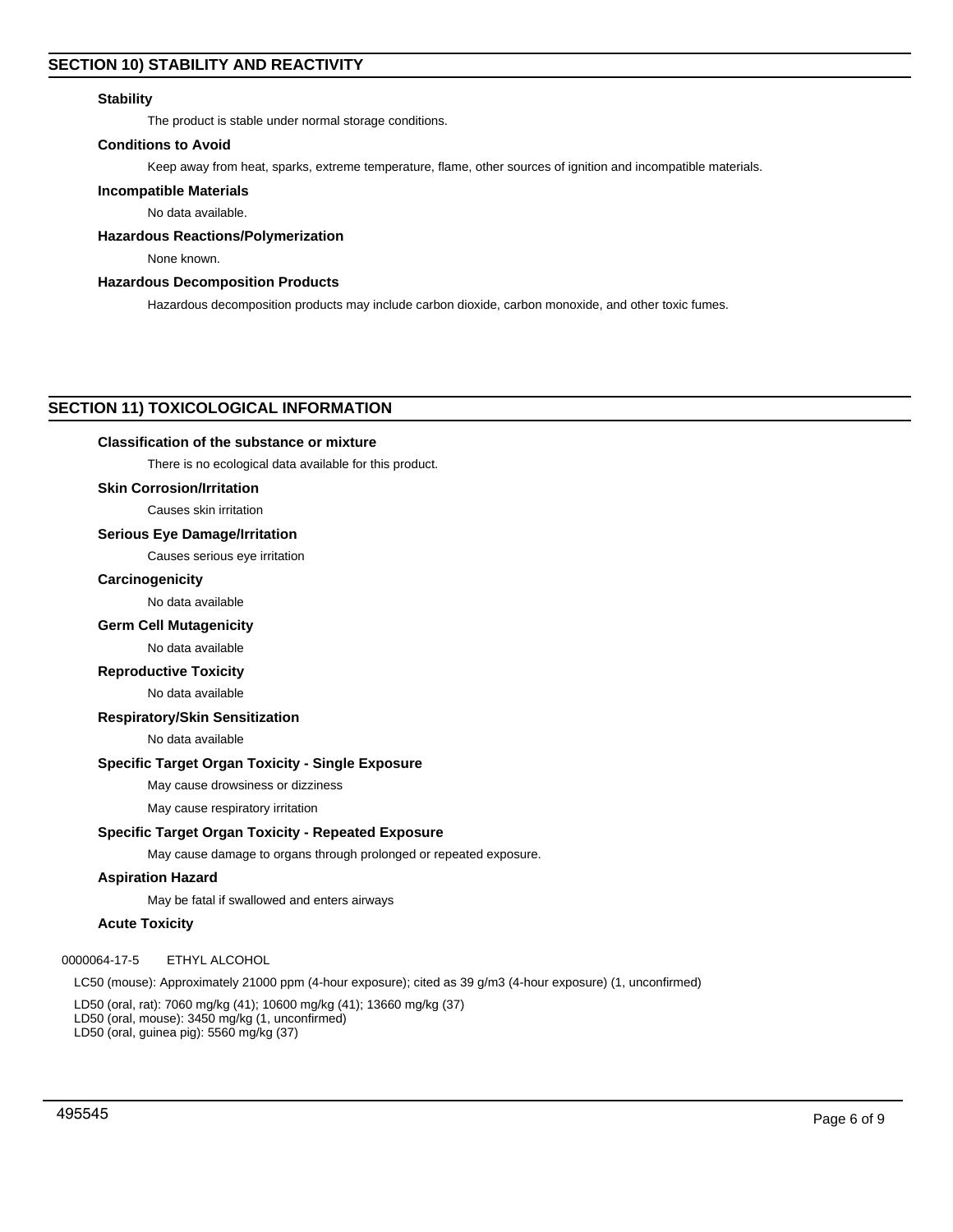## 0000106-97-8 BUTANE

LC50 (mouse): 202000 ppm (481000 mg/m3) (4-hour exposure); cited as 680 mg/L (2-hour exposure) (9) LC50 (rat): 276000 ppm (658000 mg/m3) (4-hour exposure); cited as 658 mg/L (4-hour exposure) (9)

# **SECTION 12) ECOLOGICAL INFORMATION**

# **Toxicity**

No data available

# **Persistence and Degradability**

No data available.

## **Bio-Accumulative Potential**

No data available.

## **Mobility in Soil**

No data available.

# **Other Adverse Effects**

No data available.

# **SECTION 13) DISPOSAL CONSIDERATIONS**

## **Waste Disposal**

Under RCRA, it is the responsibility of the user of the product, to determine at the time of disposal whether the product meets RCRA criteria for hazardous waste. Waste management should be in full compliance with federal, state, and local laws.

Empty containers retain product residue which may exhibit hazards of material, therefore do not pressurize, cut, glaze, weld or use for any other purposes. Return drums to reclamation centers for proper cleaning and reuse.

# **SECTION 14) TRANSPORT INFORMATION**

# **U.S. DOT Information**

UN number: UN1950

Proper shipping name: Aerosols, flammable, (each not exceeding 1 L capacity) (LTD QTY)

Hazard class: 2.1

Packaging group: NA

Hazardous substance (RQ): No Data Available

Toxic-Inhalation Hazard: No Data Available

Marine Pollutant: No Data Available

Note / Special Provision: No Data Available

# **IMDG Information**

UN number: UN1950

Proper shipping name: Aerosols, flammable, (LTD QTY)

Hazard class: 2.1

Packaging group: NA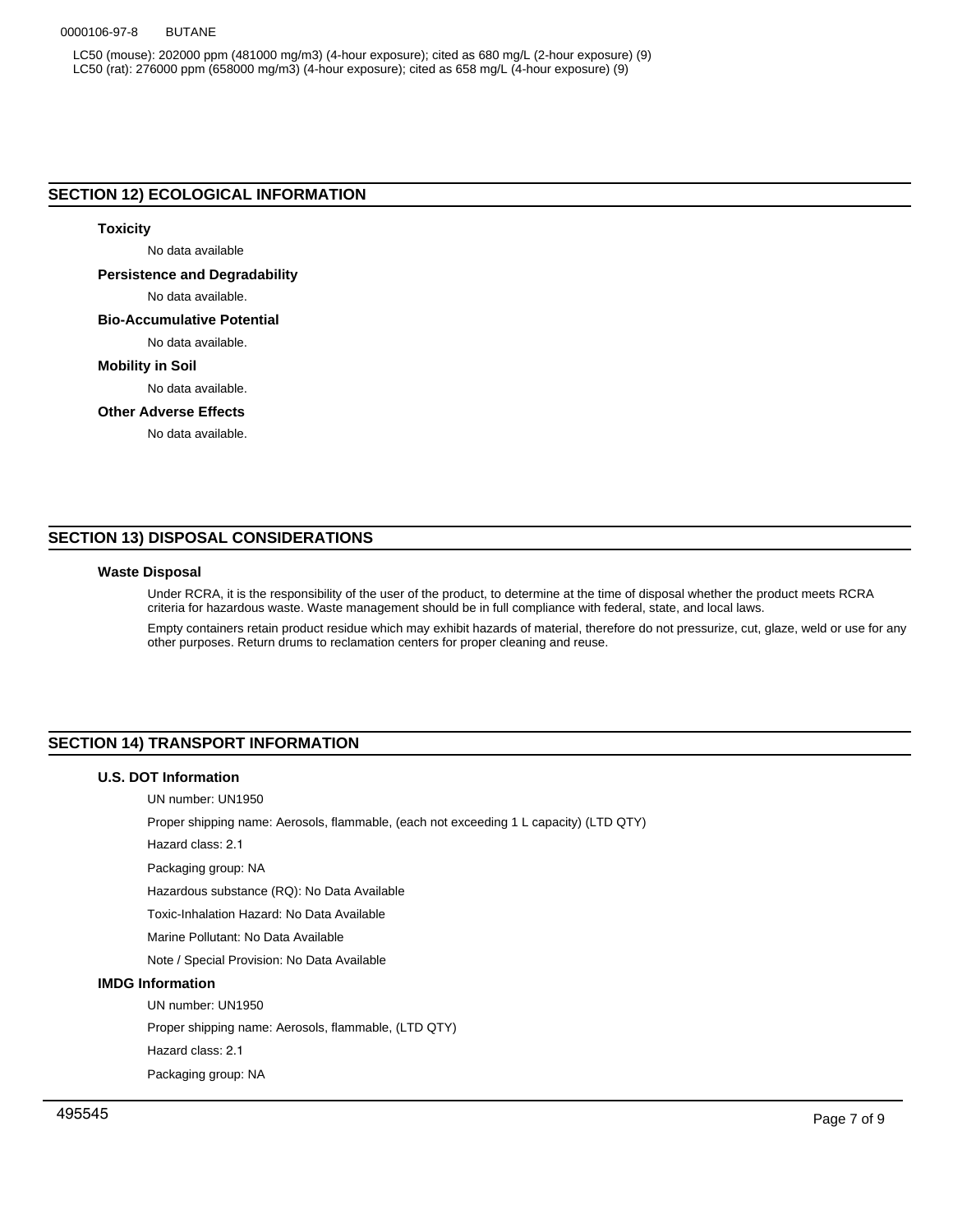Marine Pollutant: No Data Available Note / Special Provision: No Data Available

## **IATA Information**

UN number: UN1950 Hazard class: 2.1 Packaging group: NA Proper shipping name: Aerosols, flammable, (LTD QTY) Note / Special Provision: No Data Available

# **SECTION 15) REGULATORY INFORMATION**

| CAS          | <b>Chemical Name</b> | % By Weight   | <b>Regulation List</b>          |
|--------------|----------------------|---------------|---------------------------------|
| 0000064-17-5 | ETHYL ALCOHOL        | 25% - 50%     | SARA312, VOC, TSCA, ACGIH, OSHA |
| 0000106-97-8 | <b>BUTANE</b>        | 10% - 25%     | SARA312, VOC. TSCA, ACGIH       |
| 0000074-98-6 | <b>PROPANE</b>       | $1.0\% - 5\%$ | SARA312, VOC, TSCA, ACGIH, OSHA |

# **SECTION 16) OTHER INFORMATION**

## **Glossary**

\* There are points of differences between OSHA GHS and UN GHS. In 90% of the categories, they can be used interchangeably, but for the Skin Corrosion/Irritant Category and the Specific Target Organ Toxicity (Single and Repeated Exposure) Categories. In these cases, our system will say UN GHS.

ACGIH- American Conference of Governmental Industrial Hygienists; ANSI- American National Standards Institute; Canadian TDG-Canadian Transportation of Dangerous Goods; CAS- Chemical Abstract Service; Chemtrec- Chemical Transportation Emergency Center (US); CHIP- Chemical Hazard Information and Packaging; DSL- Domestic Substances List; EC- Equivalent Concentration; EH40 (UK)- HSE Guidance Note EH40 Occupational Exposure Limits; EPCRA- Emergency Planning and Community Right-To-Know Act; ESL-Effects screening levels; HMIS- Hazardous Material Information Service; LC- Lethal Concentration; LD- Lethal Dose; NFPA- National Fire Protection Association; OEL- Occupational Exposure Limits; OSHA- Occupational Safety and Health Administration, US Department of Labor; PEL- Permissible Exposure Limit; SARA (Title III)- Superfund Amendments and Reauthorization Act; SARA 313- Superfund Amendments and Reauthorization Act, Section 313; SCBA- Self-Contained Breathing Apparatus; STEL- Short Term Exposure Limit; TCEQ- Texas Commission on Environmental Quality; TLV- Threshold Limit Value; TSCA- Toxic Substances Control Act Public Law 94- 469; TWA- Time Weighted Value; US DOT- US Department of Transportation; WHMIS- Workplace Hazardous Materials Information System.



( \* ) - Chronic effects

Caution: HMIS® ratings are based on a 0-4 rating scale, with 0 representing minimal hazards or risks, and 4 representing significant hazards or risks